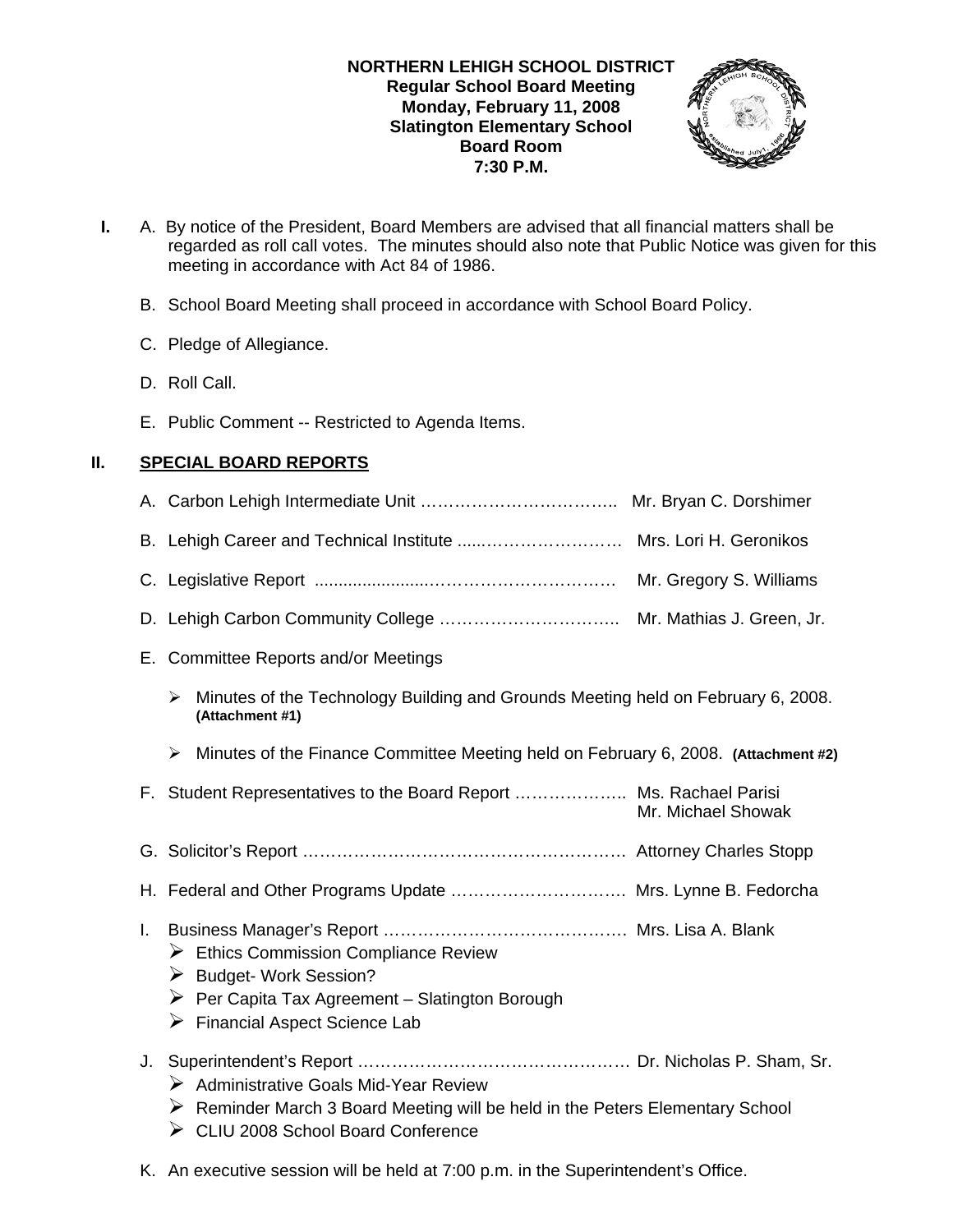### **III. PERSONNEL**

#### A. Non-Instructional Appointment

Debi Hollenbach\*

Assignment: Slatington Elementary Office Aide replacing Melissa Fritchman (2007-2008 Education Support Staff Memorandum of Understanding) \*60 day probationary period ending on or about May 14, 2008 who resigned Salary: **\$9.88 Per Hour/6½ Hours Per Day/ 5 Days Per Week** Effective: February 12, 2008

#### B. Substitute - Non-Instructional

Approve the following as a substitute cafeteria worker for the 2007-2008 school year at the approved 2007-2008 Supplementary Personnel Salary Schedule substitute rates:

Rosa George

## **IV.** CONFERENCES

### **V. POLICY**

A. Approve the Resolution Opposing Proposed High School Graduation Competency Assessments as presented. **(Attachment #3)** 

## **VI.** CURRICULUM AND INSTRUCTION

#### **VII. OLD BUSINESS**

#### **VIII. NEW BUSINESS**

#### **IX. FINANCIAL**

- A. Approve the Following Financial Reports:
	- 1. General Fund month of January
	- 2. NLMS Student Activities Account month of January
	- . NLHS Student Activities Account month of January 3
- B. Approve the Following List of Bills:
	- 1. General Fund months of January
	- 2. Cafeteria Fund month of January
	- 3. Athletic Fund month of January
	- 4. Refreshment Stand Fund month of January
	- 5. Capital Projects Fund month of January
- C. Lehigh Carbon Community College 2008-2009 Budget

an increase of 9%. Northern Lehigh's share of the total budget is \$234,298, an increase of \$18,070 or 8.4%. Approve a resolution regarding the 2008-2009 Lehigh Carbon Community College Sponsor contribution Budget. Total expenditures equal \$5,905,590, an increase of \$301,656 (5.4%) over the 2007-2008 budget. Northern Lehigh's enrollment is 156.9 FTE,